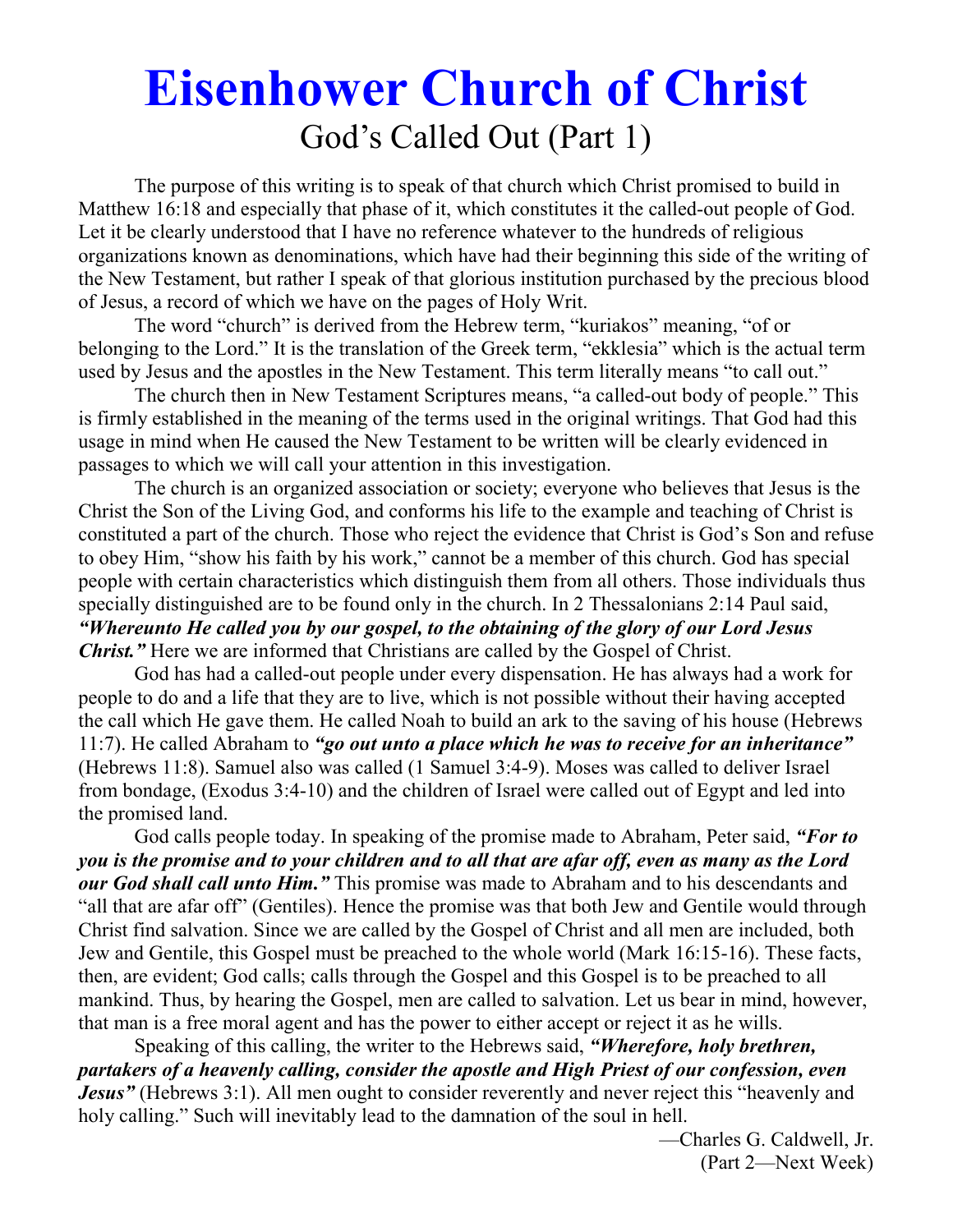#### *Baptism*

Our hearts were made to rejoice last Sunday evening, April 10th, when **Caleb and Julia York** decided to obey the gospel call. Jeff Wesson had the privilege of taking their good confession and then baptizing them into Christ for the remission of their sins; and the Lord added them to His church. Please give Caleb and Julia a very warm welcome to this body of Christians that meet here at Eisenhower.

#### *Prayer Request*

**Elisa Munoz** (Jr. Munoz's mother) was admitted into the Midland Memorial Hospital last week because of breathing problems. She was expected to be released to go home the next day. Jr. has requested prayers for her.

**Mike McKnight** was taken to the Medical Center ER last Sunday night with chest pains, but was treated and released to go home, only to be admitted the next day with similar heart related issues. Mike lost his wife, Laura McKnight, on December 29th, 2021.

#### *Concerns Update*

David Ryan got a shot in his back on Tuesday, April 12<sup>th</sup> to help with the pain he has been having. Keep David in your prayers that the doctors can find a solution to his back problems.

**Terresia Weaver** had a PET scan on Thursday, April 14th. The scan will let them know if there was any spreading of her cancer. So far, Terresia's numbers have been good. Keep her in your prayers that she can win this battle.

#### *Prayer List*

Dr. Hank Abrams; Sheila Alcazar; Maria Anaya; Wayne Anderson; Betty Branson; Bill and Mary Brown; Glenna Callendar; LaDonna Chism; Dana Erwin; Philip Garza; Hattie Gilmore; Wes Goodman; Doug Guynn; Elaine Huntington; Mildred Lee; Vanessa Machuca; Ora McAfee; Glenda McMillan; Jessica McQuisten; Melissa Moore; Juan & Estella Morolez; Bruce & Trina Plyler; Chassidy Rayos; Carlos Reyes; Daniel Reyes; David Ryan; Lisa Salas; Marilyn Upshaw; Terresia Weaver; Lisa Wells; Janet Wesson; Carolyn Wilkerson; Charles Wood; John Wood, Julia York.

#### *Eisenhower's Shut-ins*

Dusty and Kathy Marshall; Glenna Callendar; Janelle Shirley and Marilyn Upshaw

#### *Youth*

Bible Quiz Question … (Multiple Choice)

Ezekiel reminded Israel that the Lord had given them (a) The tabernacle; (b) the sacrificial system; or (c) His Sabbaths in the wilderness as a sign "that they might know that I am the LORD who sanctifies them."

Last Week's Quiz Answer…

The title Pilate placed on Jesus' cross was written in three languages; Hebrew, Greek and Latin. (John 19:20)

#### *Events*

Watch **"In Search of the Lord's Way"** Sunday mornings at 7:30 am on KWES TV 9.

#### *Office News*

Sunday, May 29th is our **"Fifth Sunday Service."** We will have a "Potluck Luncheon" following our AM service, followed by our PM service in the Auditorium. All our visitors are invited to join us.

## At Your House

Will priorities be established in your children when ...?

You are early for their ballgame, but late for worship?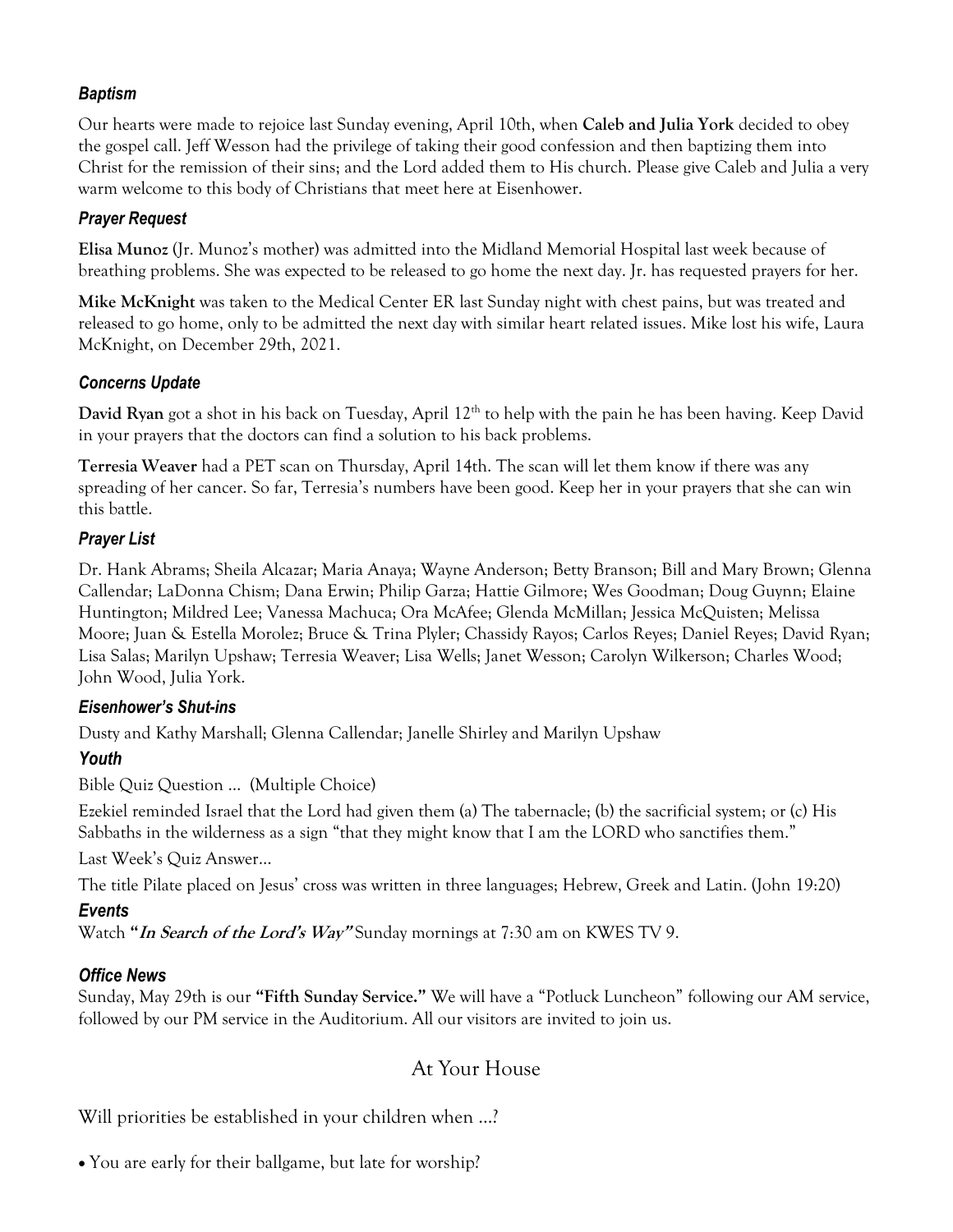- You check on their homework regularly, but never check on their Bible class lessons?
- You will not let them miss school even though they do not want to go, but let them miss church worship services?
- You will not let them stay up late on school nights but let them stay up late on Saturday night.
- You will serve as a room mother at their school or volunteer at school, but will not help with bible classes, activities, programs which involve spiritual matters?
- You attend open house at their school, but do not visit their classroom of Bible school, or even know where their class meets?
- You support, attend, or even participate in their sports activities (baseball, softball, basketball, volleyball, etc.) but regularly miss activities involving he church?
- You never (or almost never) miss meeting with the civic or social club of which you are a member, but frequently miss worship services?
- You go to work even though you do not feel like it, but stay home on Sunday in the same condition?

—Wendell Winkler

| April 17, 2022           | A.M.           | <b>P.M.</b>       |
|--------------------------|----------------|-------------------|
| Announcements            | Jeff Wesson    | Jeff Wesson       |
| Song Leader              | Jon Roemisch   | Oliver Hernandez  |
| Sermon                   | Allen Weakland | Allen Weakland    |
| <b>Opening Prayer</b>    | Jeff Wesson    | Jeff Wesson       |
| Scripture                | Bill Ryan      | John Wood         |
| <b>Second Prayer</b>     | Larry May      | Don Easlon        |
| Closing Prayer           | Charles Wood   | Craig Wesson      |
| Lords Supper             |                | <b>Scot Straw</b> |
| <b>Scripture Reading</b> | Jacob Carson   | Communion         |
|                          | Jackie Perkins | (In Library)      |
|                          | Steve Easlon   |                   |
|                          | John Wood      |                   |
|                          |                |                   |

**Other Responsibilities:** *Elder:* Jeff Wesson 556-5547—D*eacon:*Tommy Garcia 312-5332 *Pulpit:* David Ryan 512-924-0983—*Table:* Scot Straw 288-4533—*Song Leaders:* Larry May 638-3990*—Recording Sermons:* Cody Wesson 934-4646— C*ollections:* David & Scot

#### **Sunday AM**

*"Let Us Remember" (Acts 12:1-4)* 

**Sunday PM** *"Better Message" (Hebrews 2:1-4)*